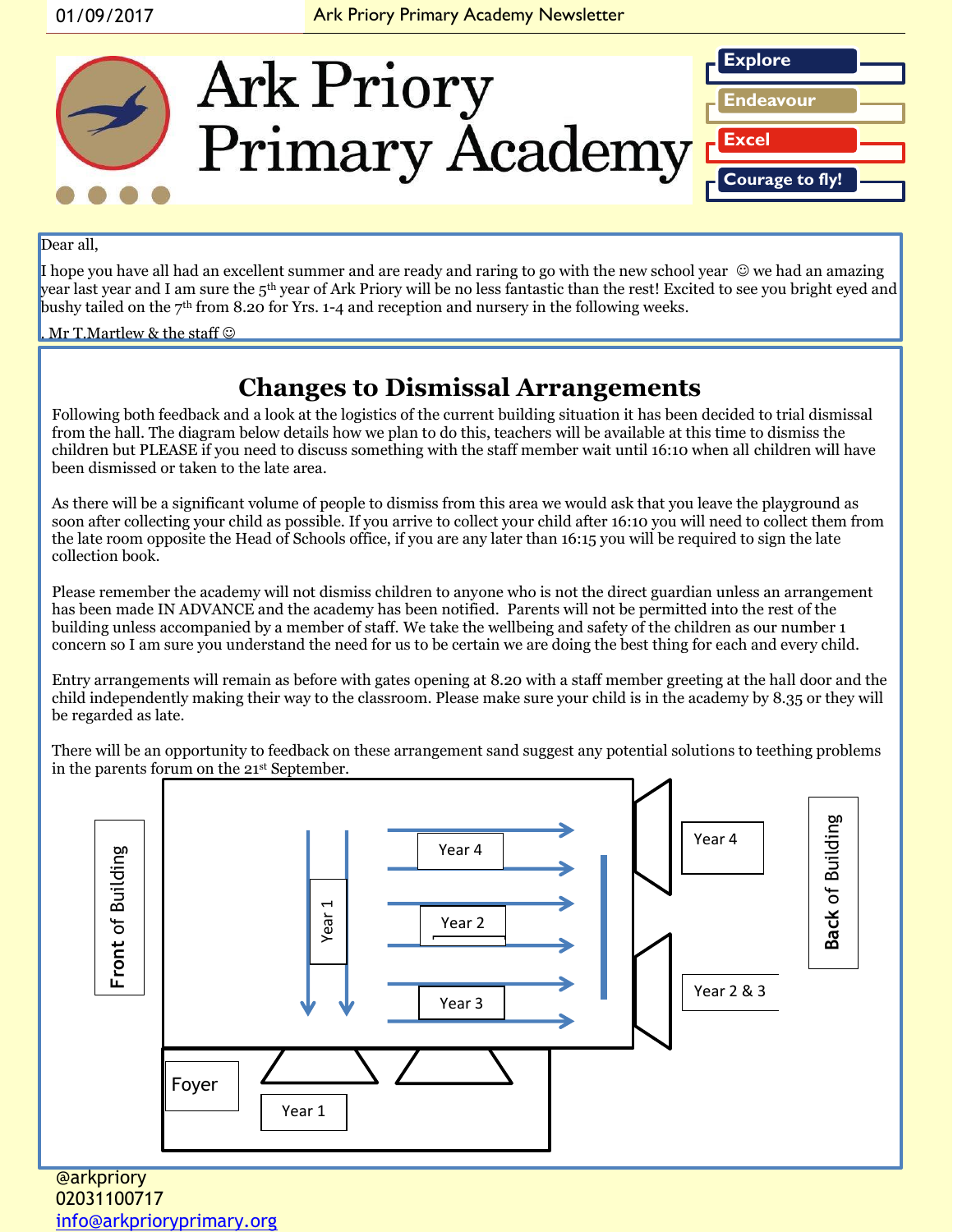### **Changes to Dinning Arrangements**

We will be trialling some new dining arrangements in the first few weeks of term. Due to the volume of lunches and the size of the hall the academy will be moving towards a simpler version of the family dining system where children retain the community spirit and high quality discussion but without compromising their play or learning time. The food will now be served purely by adults and be collected on a plate as opposed to service at each table. Seats will be freely chosen, where appropriate, and there will be no set "sitting" with children free to leave the hall once they have eaten an appropriate quantity of their food.

Year 4 will be eating their lunch with reception in a buddy system – the year 4 children will have the opportunity to be welcoming and supportive role models for the new children helping induct them in how we enjoy our lunches at Ark Priory

This year the academy will be housing its maximum quantity of children and therefore this is an ideal opportunity for us to look at experimenting with different systems for ensuring that everyone gets the most out of their academy experience. Again feedback and solutions to teething problems are welcome on the 21st

## Staffing & Classes 17/18

| Year           | Previous year class<br>name | 17/18 Class Name  | Teacher                       |
|----------------|-----------------------------|-------------------|-------------------------------|
| <b>Nursery</b> |                             | N AM/PM           | <b>Miss Charlton</b>          |
| $\mathbf R$    |                             | <b>Shackleton</b> | Miss Rabbani                  |
|                |                             | <b>Columbus</b>   | <b>Miss Naguida</b>           |
| 1              | <b>MIXED</b>                | <b>Seacole</b>    | <b>Miss Broodie</b>           |
|                | <b>MIXED</b>                | <b>Pankhurst</b>  | <b>Miss Canavan</b>           |
| $\overline{2}$ | <b>Pankhurst</b>            | <b>Sharman</b>    | <b>Miss Mason</b>             |
|                | <b>Seacole</b>              | <b>Armstrong</b>  | <b>Miss Cox</b>               |
| 3              | <b>Sharman</b>              | <b>Brunel</b>     | <b>Miss Chisnall</b>          |
|                | <b>Armstrong</b>            | <b>Archimedes</b> | <b>Miss Terry</b>             |
| 4              | <b>Brunel</b>               | <b>Curie</b>      | <b>Miss Vince/Miss Carter</b> |
|                | <b>Archimedes</b>           | <b>Fleming</b>    | <b>Miss Carroll</b>           |

| Hi my name is Lucy Chisnall and I'll be joining Priory as a teacher in September.<br>My interests include music, history, art and literature. I enjoy playing badminton<br>and spending time in the countryside with my dog. One of my favourite books of<br>The Cuckoo's Calling by Robert Galbraith.<br>I am really looking forward to meeting my new class and seeing them progress<br>over the next year.                                                                                                                                                                                                                                                                      |  |  |
|------------------------------------------------------------------------------------------------------------------------------------------------------------------------------------------------------------------------------------------------------------------------------------------------------------------------------------------------------------------------------------------------------------------------------------------------------------------------------------------------------------------------------------------------------------------------------------------------------------------------------------------------------------------------------------|--|--|
| Hello Ark Priory pupils and parents, I'm Miss Abigail Carter and I am thrilled to be<br>joining teaching team from September. In my free time I enjoy exploring London<br>and taking trips to visit family and friends up and down the country. I like to visit<br>galleries and museums, hit the gym and get absorbed in a good book. One of my<br>favourite books is The Little Prince by Antoine de Saint-Exupery and my favourite<br>poet is Joseph Coelho. I am looking forward to contributing to Ark Priory's<br>nurturing ethos and I am particularly excited to be working with the first year 4<br>cohort. Have a wonderful summer and I shall see you all in September! |  |  |
| $\lambda$ ale Daison a Daison can about the demonstration of the second second line of the second second that                                                                                                                                                                                                                                                                                                                                                                                                                                                                                                                                                                      |  |  |

*Ark Priory Primary Academy is committed to safeguarding and equality*  @arkpriory 02031100717 [info@arkprioryprimary.org](mailto:info@arkprioryprimary.org)